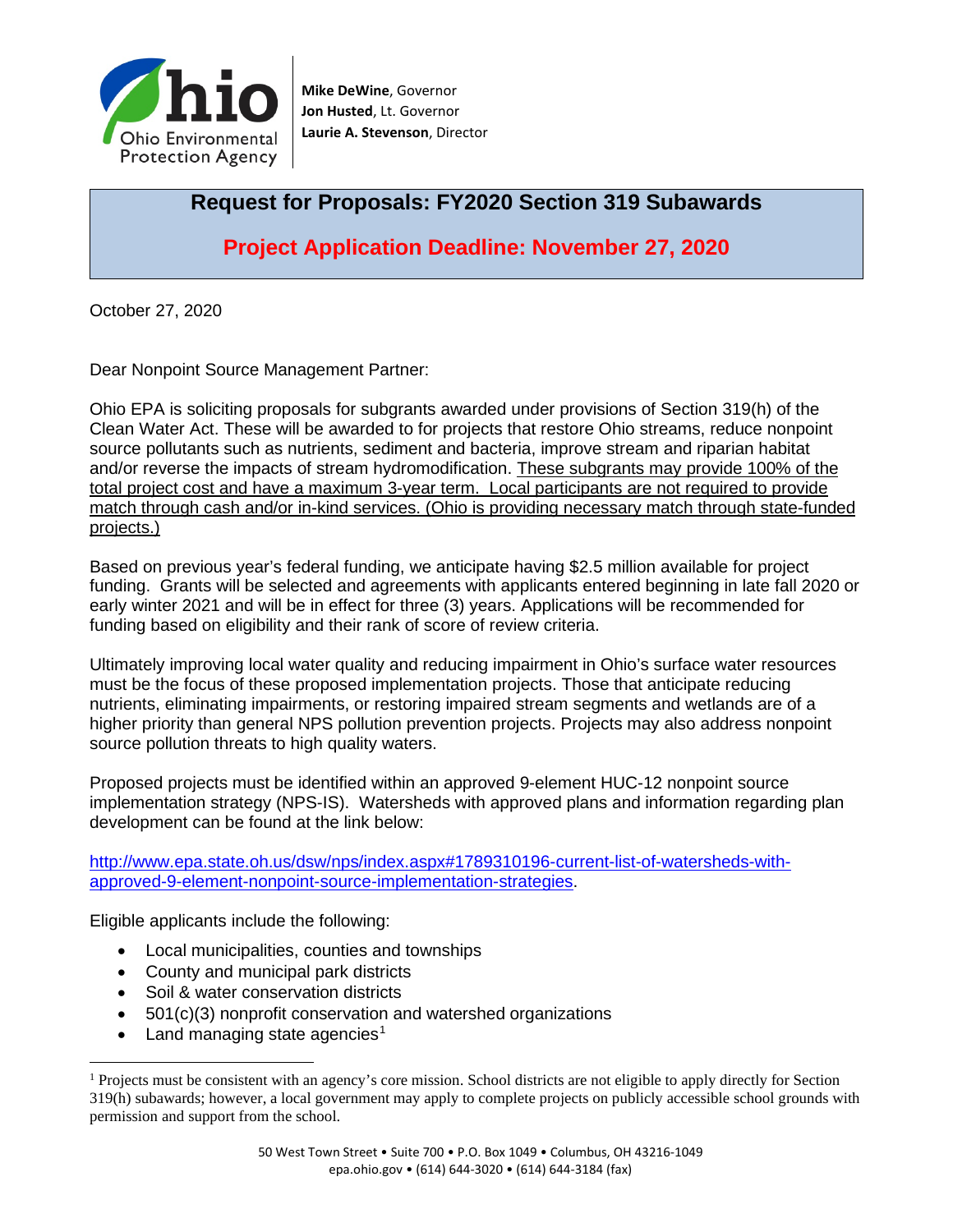Applicants may apply for varying amounts (depending upon the project costs) of Section 319 grant funds for a 3-year period.

Section 319 grant applications must be submitted to Ohio EPA by the **close of business November 27, 2020** and must be complete to be considered for funding. Applications received after this date will not be considered. Please read the attached Request for Proposals for more information on the requirements and eligible projects. Please email application materials to:

- John Mathews, NPS Program Manager: [john.mathews@epa.ohio.gov;](mailto:john.mathews@epa.ohio.gov) and
- Rick Wilson, NPS Program Environmental Specialist 3: [rick.wilson@epa.ohio.gov](mailto:rick.wilson@epa.ohio.gov)

All applications will be reviewed for completeness, technical merit and adherence to the 1987 Amendments to the Clean Water Act, USEPA Section 319(h) Program Guidance, and FY2020 Request for Proposals criteria. After a comprehensive review, applications will be ranked by their scores and recommendations for funding made to the director of Ohio EPA. Projects selected by Ohio EPA's director will be recommended to USEPA for funding.

The application form can be found at [http://www.epa.ohio.gov/dsw/nps/index/aspx.](http://www.epa.ohio.gov/dsw/nps/index/aspx) For further assistance, please contact Rick Wilson, 614-644-2032 or [rick.wilson@epa.ohio.gov.](mailto:rick.wilson@epa.ohio.gov)

We appreciate your interest in Section 319 subawards and look forward to working with you to help Ohio meet important water quality goals.

Sincerely,

Brian W Hall

Brian Hall, Assistant Chief Division of Surface Water

**Attachments**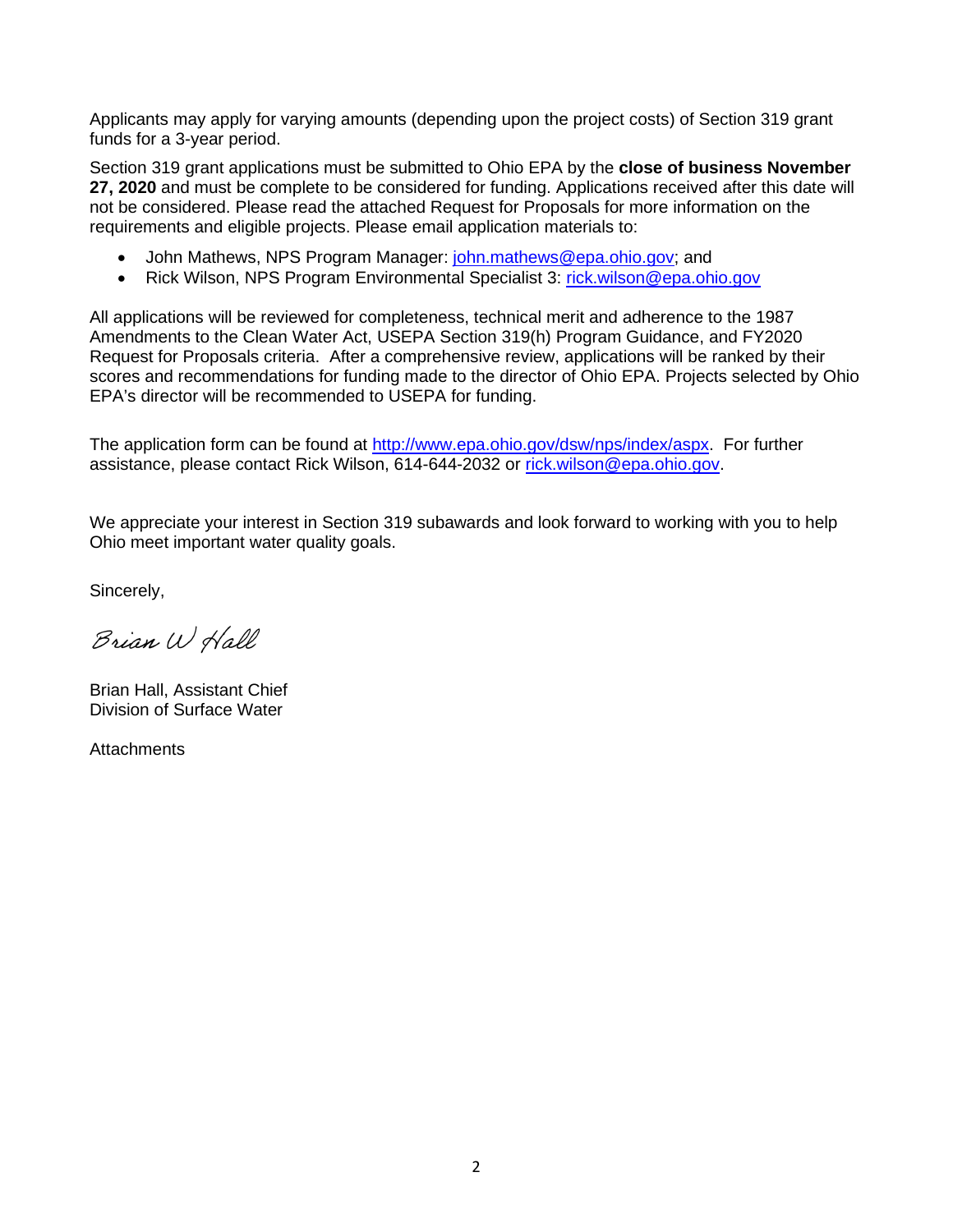# **Attachment 1: FY2021 Section 319 Subaward Request for Proposals**

Ohio EPA is soliciting proposals for subgrants awarded under provisions of Section 319(h) of the Clean Water Act. Subgrants will be awarded for the implementation of projects that restore Ohio streams, reduce nonpoint source pollutants such as nutrients, sediment and bacteria, improve stream and riparian habitat or reverse the impacts of stream hydromodification or impairment.

Subawards will be available for up to one hundred percent (100%) of total project cost. Eligible projects will have a maximum 3-year term. While there is no specific funding limit within each project category, project costs must be justified within the application and must be reasonable for the extent of work that is proposed. Generally, Section 319 subawards for projects have ranged between \$50,000 to \$300,000.

**Eligible Applicants:** The following may apply for grant funding awarded under Section 319:

- Local municipalities, counties and townships
- County and municipal park districts
- Soil & water conservation districts
- 501(c)(3) nonprofit conservation and watershed organizations
- Land managing state agencies<sup>[2](#page-2-0)</sup>

Schools and school districts are not eligible to apply directly for Section 319 subawards; however, a local government may apply to complete projects on publicly accessible school grounds with permission and support from the school.

To be eligible, applicants must demonstrate that they have the management capacity and authority to implement the proposed project and the ability to establish and maintain partnerships to ensure the project implementation as well as the long-term operation and maintenance or management of projects.

**Eligible Projects:** Subgrants are for implementation-oriented projects of watershed-based plans, and the water quality improvement and nonpoint source management projects eligible for funding under Section 319 are limited to:

- Stream restoration using natural channel design methodology and/or lowhead dam removal
- Highly targeted nutrient and sediment reduction projects in a single HUC-12 watershed
- Riparian restoration using bioengineering and/or green methodology
- Wetland restoration
- Inland lake management and restoration (public lakes only)
- Acid mine drainage abatement projects
- Storm water management projects

Proposed projects must be consistent with Ohio's approved Nonpoint Source Management Plan and identified within an approved 9-element HUC-12 nonpoint source implementation strategy (NPS-IS). Watersheds with NPS-IS plans and relevant information can be found at the link below:

[http://www.epa.state.oh.us/dsw/nps/index.aspx#1789310196-current-list-of-watersheds-with-approved-9](http://www.epa.state.oh.us/dsw/nps/index.aspx#1789310196-current-list-of-watersheds-with-approved-9-element-nonpoint-source-implementation-strategies) [element-nonpoint-source-implementation-strategies.](http://www.epa.state.oh.us/dsw/nps/index.aspx#1789310196-current-list-of-watersheds-with-approved-9-element-nonpoint-source-implementation-strategies)

<span id="page-2-0"></span><sup>&</sup>lt;sup>2</sup> Projects must be consistent with an agency's core mission and the bulk of funds must be used for water quality improvement projects.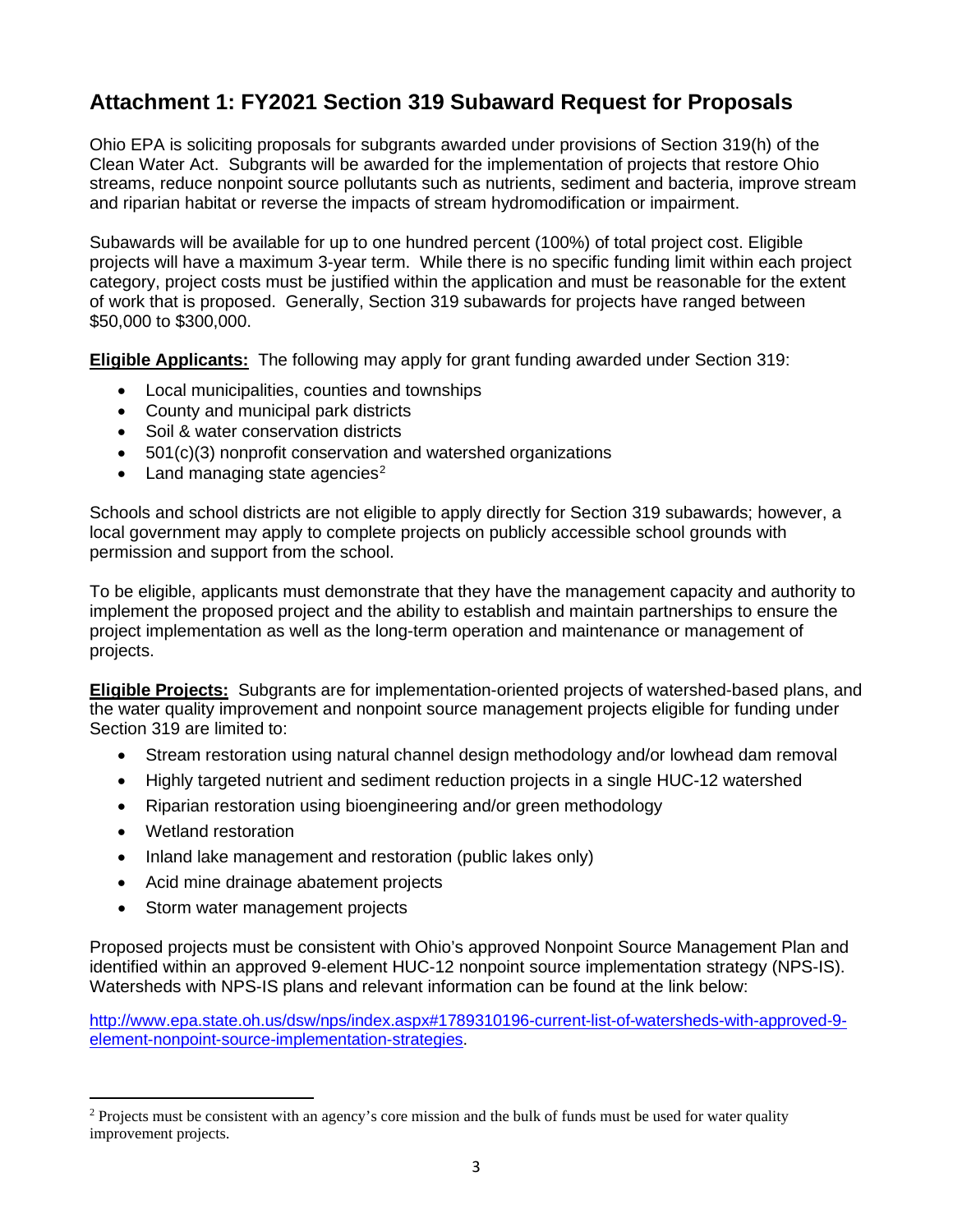Applications will be selected for funding recommendations based on their eligibility and their rank of score of review criteria. Awards are dependent upon the amounts and timing of the final FFY2021 USEPA budget approved by Congress and the allocation awarded to Ohio. Grants are expected to be awarded to applicants in early spring 2021 and will be in effect for 3 years.

Eligible applicants (proposals) not selected in the initial award, may choose to remain eligible through this year's funding cycle. These applications (meeting eligibility criteria and ranked sufficiently high) may be pre-approved for funding as it becomes available. Please note, these may need a shorter implementation period than 3 years but will have the advantage of not having to wait a full year in order to apply for Section 319 funding.

**Funding Priorities:** Improving water quality in Ohio streams and lakes that are impaired by nutrients, sediments and other nonpoint sources of pollution continues to be a focus for Section 319(h) grant funding. Projects that measurably reduce nutrients, eliminate impairments, or restore impaired stream segments will receive more favorable consideration than general NPS pollution prevention projects.

### **Project applications meeting the following criteria receive higher priority:**

- 1. Nutrient reduction projects within the Western Lake Erie Basin or other priority watersheds
- 2. Project will generate measurable water quality benefits
- 3. A demonstrated capacity and track record administering federal grant funds
- 4. Applicant has successfully completed Ohio EPA subawards
- 5. A readiness to proceed in implementation is shown in the application
- 6. Watershed exhibits a reasonable likelihood of restorability
- 7. Wetland restoration especially when using Lake Erie tributary dredge sediments
- 8. Projects that enhance *(but do not duplicate)* previously funded nonpoint source projects
- 9. Projects consistent with Ohio's nutrient initiatives (Western Lake Erie Basin, Ohio Nutrient Reduction Strategy, Ohio Domestic Action Plan, and Mississippi River/Gulf of Mexico Hypoxia Task Force)
- 10. Projects tied to ancillary implementation activities adjacent to the proposed project site that extend, expand, or increase BMP implementation activity, and fulfil goals and objectives described in the non-point source implementation strategy (NPS-IS) for the watershed
- 11. Applications dominated by project implementation costs (e.g. construction and BMP installation) rather than those associated with administrative, design, easements, outreach, travel, etc

#### **Grant Amounts and Local Match**

Applicants may apply for varying amounts (depending upon the local project costs) in federal Section 319 grant funds for a 3-year period. Although there is no maximum amount of funding that may be requested, most proposals (historically) have been below \$300,000. There is no local match requirement.

Applicants may apply for more than one type of implementation project within a single grant application; however, grant sponsors may submit only one (1) application per HUC-8 watershed.

#### **Project Specific Educational and Outreach Requirements**

Applications for Section 319 subawards must include project-specific educational and public outreach activities (including signage) describing how the successes of the project will be communicated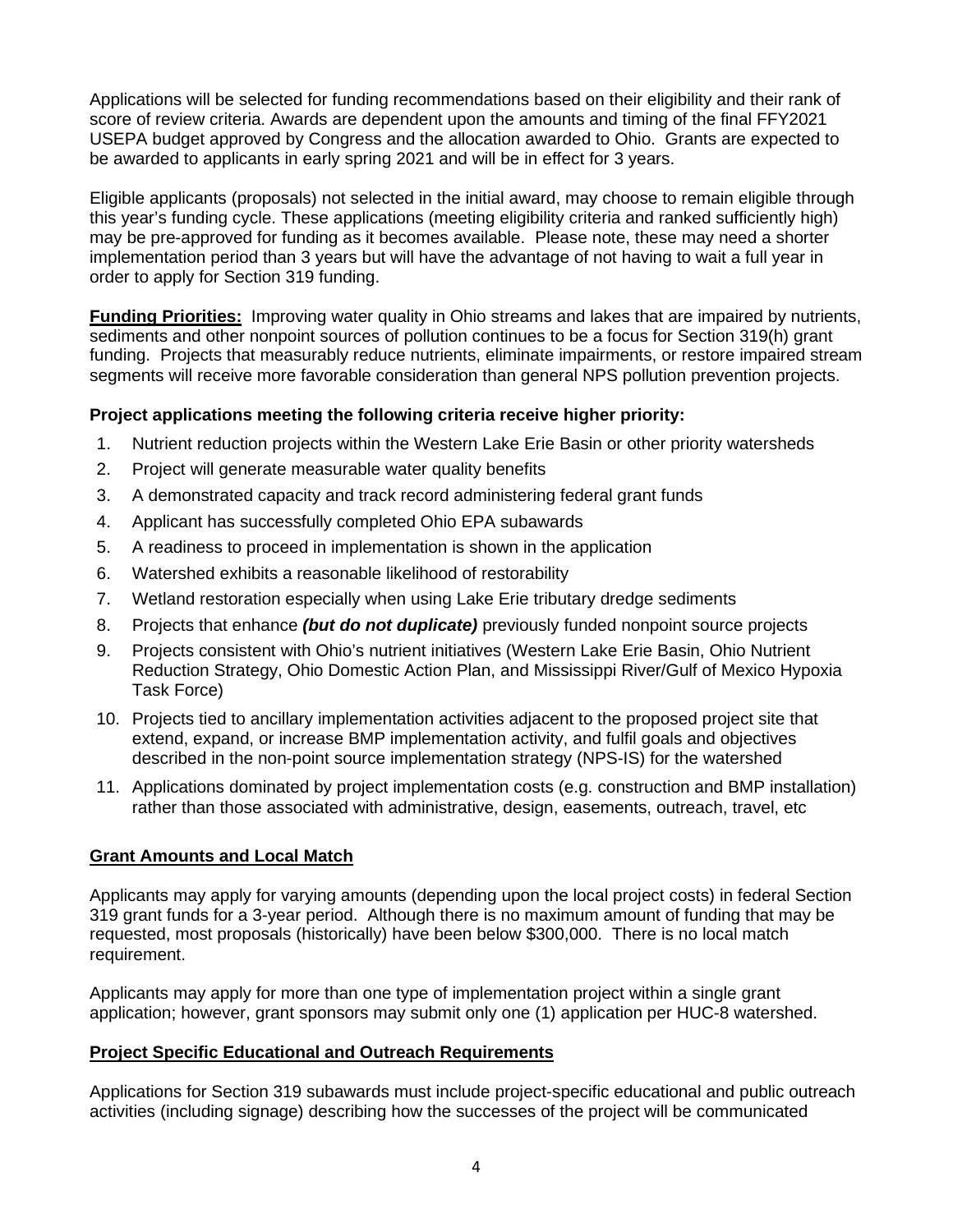throughout the community. *Costs associated with project-specific educational and outreach activities are eligible for grant funding but may not exceed ten percent (10%) of total project costs.*

# **Environmental Monitoring**

Ohio EPA will conduct the project-appropriate environmental monitoring for all funded sub-grant projects using staff from the Division of Surface Water's Ecological Assessment Section or by a contract provider. Due to the implementation focus of these subgrants, no sub-grant funding may be used by applicants for water quality monitoring or water quality research activities.

# **Application Deadline & Review Procedures**

Grant applications must be complete and received by Ohio EPA by the **close of business November 27, 2020** to be considered for funding.

Please submit the completed application in both **Microsoft Word (doc or docx)** format and **Adobe Acrobat (PDF)** with an applicant signature; and any attachment documents. Completed applications must be e-mailed to:

- John Mathews, NPS Program Manager: [john.mathews@epa.ohio.gov;](mailto:john.mathews@epa.ohio.gov) and
- Rick Wilson, NPS Program Environmental Specialist 3: [rick.wilson@epa.ohio.gov](mailto:rick.wilson@epa.ohio.gov)

All applications will be reviewed for completeness, technical merit and adherence to the 1987 Amendments to the Clean Water Act, USEPA Section 319(h) Program Guidance, and FY2021 Request for Proposals criteria. Complete applications will undergo a comprehensive review using criteria designed to evaluate and score the environmental benefits likely to be achieved. Projects will also be evaluated using technical criteria appropriate to the specific type of proposed project and to ensure that the project is addressing a nonpoint source problem effectively. After review, applications will be ranked by their scores and recommendations for funding made to the Ohio EPA Chief of Surface Water and the Director of Ohio EPA. Projects selected by Ohio EPA will be recommended to USEPA Region 5 for funding. Successful applicants will be required to execute a formal grant agreement and adhere to all requirements of the Section 319(h) implementation subawards program.

# **Application Materials and Technical Assistance**

Applications are available at the Ohio EPA, Division of Surface Water homepage located at [http://www.epa.ohio.gov/dsw/nps/index/aspx.](http://www.epa.ohio.gov/dsw/nps/index/aspx) For further questions or needed assistance, please contact Rick Wilson, [rick.wilson@epa.ohio.gov.](mailto:rick.wilson@epa.ohio.gov)

# **General Section 319 Implementation Subawards Guidelines**

When preparing your application for Section 319 implementation grant funding, please note that federal grant guidelines **EXCLUDE** the following situations:

- 1. Private individuals and/or for-profit businesses are not eligible to apply directly for Section 319 funding under Ohio's program*. However private businesses MAY participate in public-private project specific partnerships.*
- 2. Nutrient and/or manure management or agricultural run-off control from regulated (permitted) livestock feeding operations are not eligible for grant funding.
- 3. Costs associated with complying with storm water permit requirements (e.g. Phase 1, Phase 2 MS4 or Construction General) are not eligible for funding under Section 319 and these funds may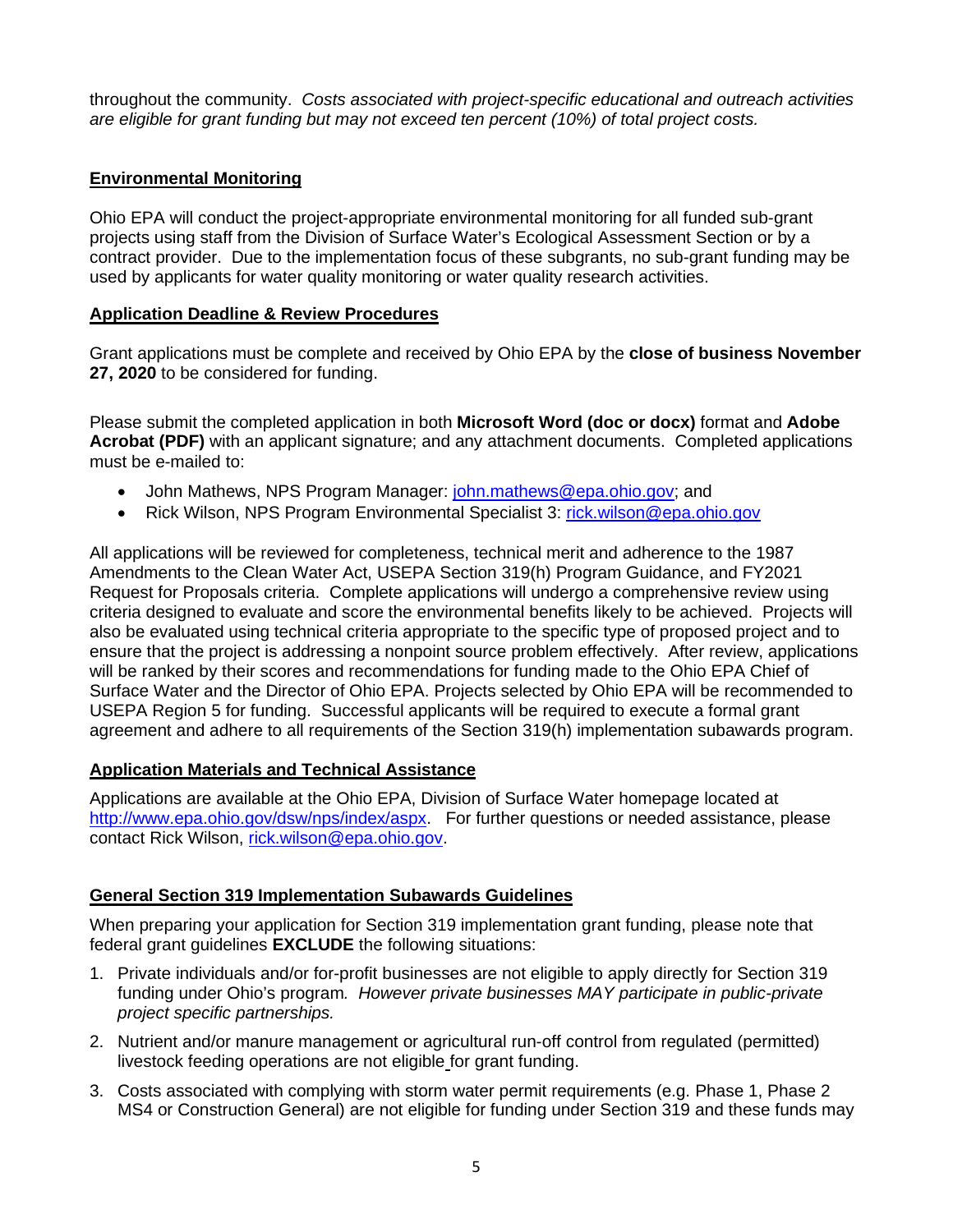not be used to pay for best management practices (BMPs) or "end-of-pipe treatments" which either are required or anticipated to be required under an NPDES permit.

4. Perpetual easements or easements lasting for at least the useful life of the installed conservation practice are required for conservation installations done on private property. Section 319(h) funds cannot reimburse property owners for property value lost due to an easement, but certain administrative costs associated with creating the easement may be eligible for funding.

Land purchases are ineligible under Section 319(h) implementation program funding. However, this limitation does not apply to the acquisition of conservation easements when the original landowner retains title to the property.

5. Research and monitoring activities are not allowable.

# **Example Projects**

The following types of projects are eligible for FY2021 Section 319 subawards in watersheds that have an approved 9-element (or equivalent) watershed implementation strategy in place at the time of application:

# **1. Sediment, Nutrient and Other Nonpoint Source Pollutant Reduction Projects**

When implemented effectively, creative and highly targeted projects using sediment and nutrient specific management practices may be effective at reducing or preventing these types of NPS pollutants from entering surface waters. *During the FY2021 grant cycle, Ohio EPA is particularly interested in funding innovative projects that will reduce sediment and nutrient losses within tributaries to the Western Lake Erie Basin (WLEB) or other priority watersheds (e.g. Hypoxia Task Force high nutrient watersheds)*. These projects must be implemented in a single HUC-12 watershed and must employ more than one type of agricultural sediment and/or nutrient reduction practices in identified critical areas of known impairment. Practices being encouraged include:

- Drain water management such as controlled drainage, saturated buffers, retention basins
- Sediment control projects
- Drainage water management projects to reduce sediment or nutrient rich runoff
- Innovative edge of field drainage controls and treatment practices—such as saturated buffers, runoff retention areas, basins and/or wetlands
- Livestock exclusion and manure management projects
- Riparian re-vegetation and/or protection projects
- Conservation Planning identifying needed implementation practices

#### **General limitations for sediment and nutrient reduction projects include:**

- Grant-funded agricultural management practices must be selected from the Ohio USDA-NRCS list of conservation practices standards except for innovative practices such as saturated buffers, wetland treatment areas, riparian water retention, two-stage ditches and reuse systems and others
- Personnel costs to administer the project may not exceed 10% of grant requested (e.g., administration of a local cost-share program)
- Cost-share with landowners is encouraged, and subgrants may not exceed amounts actual costs required to install or implement practices.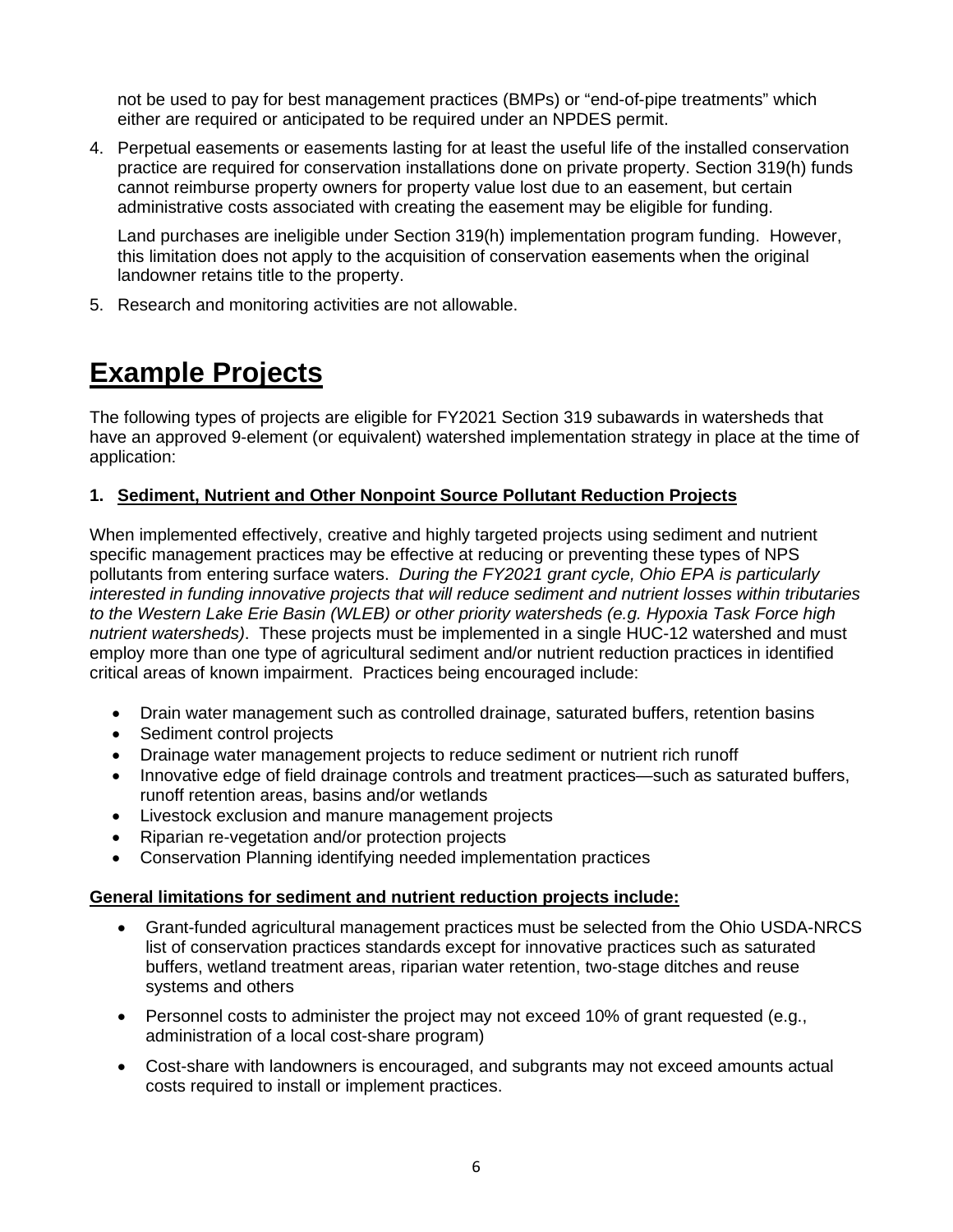Consistent with federal grant guidelines, Section 319(h) grant funds may not be used to replace and/or expand an existing EQIP (or other farm-bill funded) initiative within the same subwatershed for which a grant project is proposed. Section 319 grant funds may not be used for the purchase of agricultural equipment.

Eligible applicants may apply for federal 319(h) funding to implement sediment and nutrient reduction projects in only one 12-digit HUC per grant cycle.

#### **2. Stream Restoration, Riparian Restoration and/or Dam Removal/Modification Projects**

Ohio EPA is also interested in stream restoration or projects, such as removing dams or levees that re-establish ecological function, morphology, floodplain connectivity, channel stability and natural flows are proven to generate measurable improvements in aquatic life use attainment.

Eligible stream channel restoration/reconstruction projects must use natural channel design methods; non-armored bio-engineered stream bank stabilization; low-head dam removal and/or modification; instream habitat restoration; invasive species removal and/or other projects that restore natural stream and/or riparian ecology, morphology and/or flow. Stream restoration may only be completed in intermittent and/or perennial waterways. Applicants must include in their proposal the QHEI baseline score before the project and the QHEI target that is expected following completion of the stream restoration project.

Projects will receive a higher score when conducted on public property where public access is permitted. If being done on private property (or property not owned by the project sponsor) restored areas must be protected with conservation easements and/or another riparian protection measure and the landowner must commit to keep the project site protected for a period not less than 10 years. Easements must be acquired consistent with provisions of Ohio Revised Code Section 5301.67(A).

*Logjam removal, riparian tree removal, rip-rap and/or stream "cleaning or dipping" are NOT eligible for funding. Projects that are the result of an enforcement order and/or are required as mitigation under regulatory programs such as Section 401 permits are NOT eligible for funding.* 

#### **3. Wetland Restoration and/or Re-naturalization**

Restoring wetlands that are hydrologically connected to surface waters is important for the effective filtering of nonpoint source pollutants such as sediments and nutrients. Section 319 funding is available to help restore and protect naturally occurring wetland areas. Ohio EPA is particularly interested in funding projects that restore previous wetland areas that are degraded through invasive species domination and/or existing land uses such as farming, mowing, draining or other activities. Coastal wetland restoration projects within the Lake Erie watershed (and especially any that are making beneficial use of Lake Erie tributary dredge materials) are among our highest priorities for the FY2020 grant funding cycle. *Constructed wetlands in areas where wetlands never previously existed are not eligible for grant funding.*

Applicants must provide a baseline ORAM score (Ohio Rapid Assessment Method) for the "wetland" area that is being restored. Applicants must also include an expected (or target) ORAM score that the restored wetland is likely to achieve two years after project completion.

#### **Eligible activities:**

- Removing invasive plants such as honeysuckle, phragmites, & purple loosestrife
- Conducting surveys and any necessary design and permitting work
- Installing control structures, small water control dikes/structures (not in floodplains)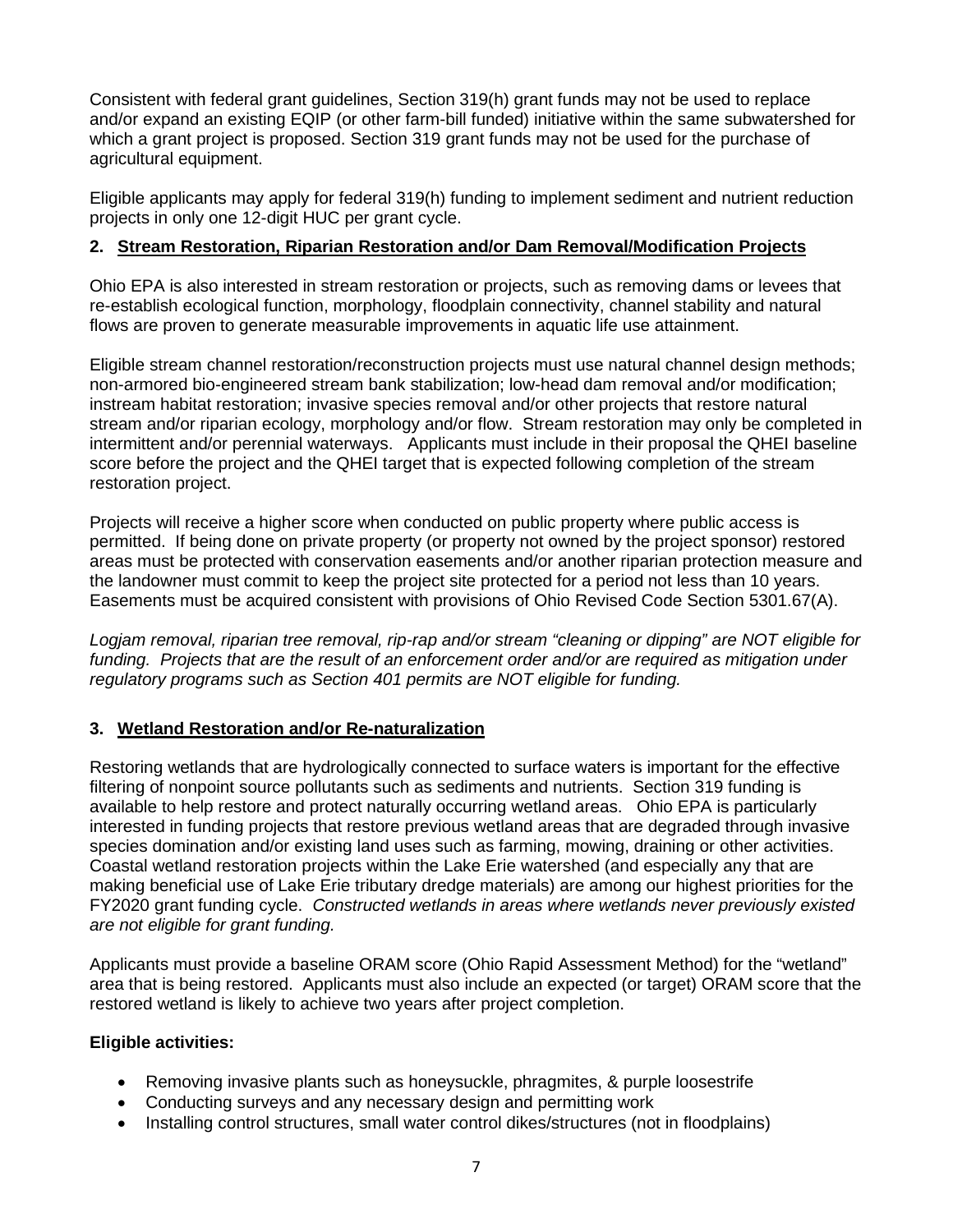- Earthmoving necessary for wetland restoration
- Planting of native wetland plant, shrub and tree species (include planting plan)
- Installing interpretive trail signs, project specific signs and/or kiosks.
- Other activities necessary to complete the wetland restoration

*Wetland restoration projects that are completed must protect restored areas with easements or other protective measures for a period of at least 10 years.*

# **4. Acid Mine Drainage Abatement Projects**

When conducted consistent with an approved acid mine drainage abatement and treatment (AMDAT) plan, acid mine drainage (AMD) abatement projects have shown measurable progress with significantly reducing or eliminating metals such as iron, sediment and other NPS pollutants from mining-impaired water bodies. Only those watersheds with approved AMDAT plans are eligible for Section 319 grant funded AMD abatement projects since USEPA has determined that approved AMDATS are functionally equivalent to a 9-element watershed plan.

Proposals requesting grant funds for a single project in which 319 funds provide the majority of support will receive more favorable consideration than a project in which section 319 grant funds are a rather small portion of a much larger reclamation project.

Construction projects designed to address AMD abatement must demonstrate the following at the time of application: a completed characterization of the problem; general permission from all applicable landowners; preliminary cost estimates; and, a conceptual design for treatment as well as an outreach and public information plan. Examples of projects that have been previously funded:

- Limestone channels and leach beds
- Wetland AMD treatment systems and areas
- Stream capture projects
- Lime dosing systems (with a commitment of local operation and maintenance beyond grant)
- Small Acid Mine Drainage source elimination and reclamation projects

# **5. Inland Lake Management Projects**

Inland Lake Management project subawards are available to applicants interested in implementing projects that will measurably improve lake water quality in and around recreation areas. Projects proposed to be completed on inland lakes used as a public raw drinking water supply will receive additional review points. *Grant funding is NOT available for private lakes and/or those such as lakes owned by Homeowner Associations, housing developments and/or private campgrounds.* 

Applicants may apply for Section 319 grant funding to implement eligible projects and practices such as the following:

- Green lakeshore stabilization projects (no rip-rap) to reduce sediment loadings
- Channel aeration equipment to address anoxic conditions and eliminate fish kills
- Limited scale alum treatment projects designed to inactivate nutrients
- Alum dosing units designed to reduce tributary nutrient loadings
- Lake water circulators and/or other devices to reduce blue-green algae blooms
- Upstream forebays or constructed wetlands to capture incoming NPS pollutants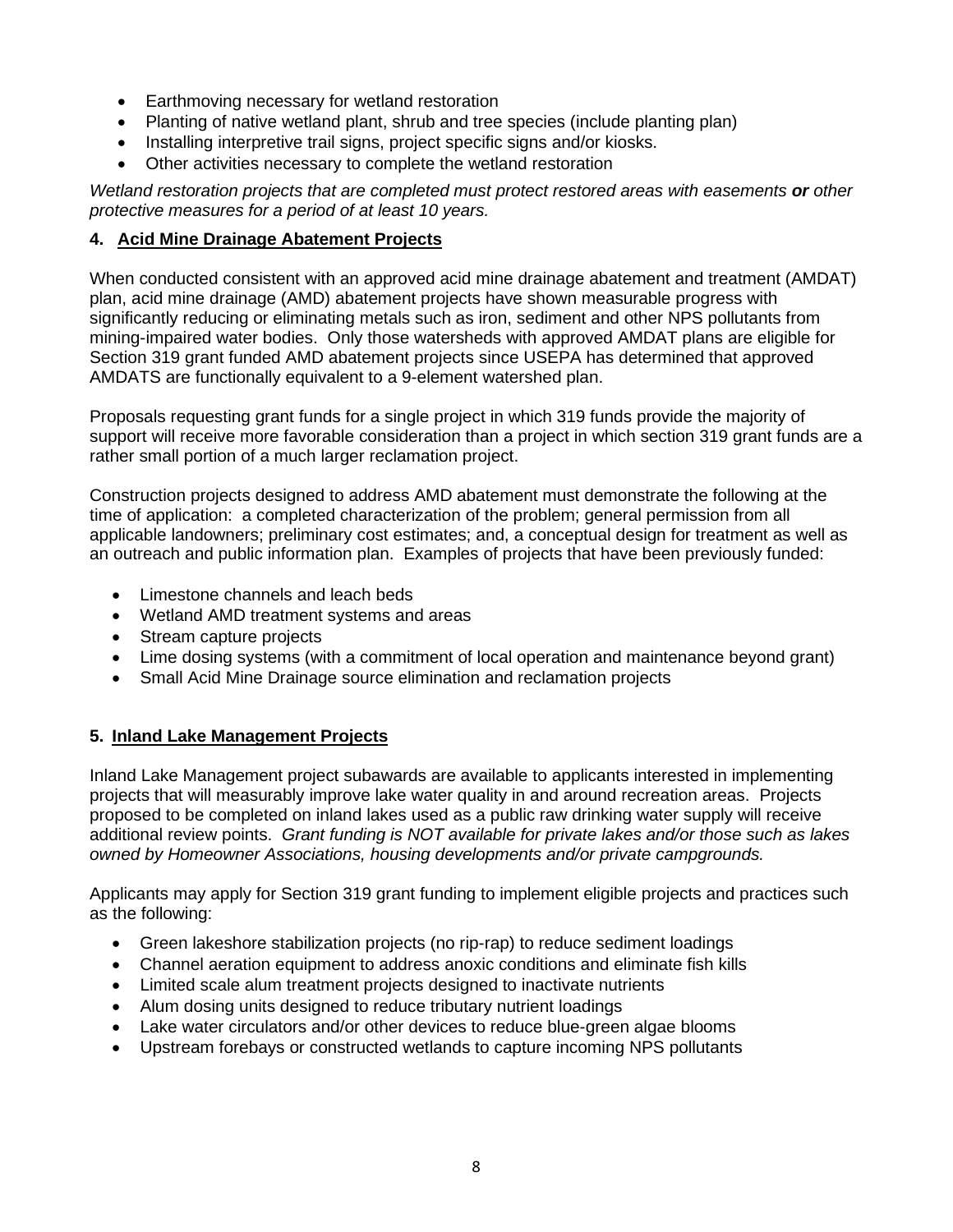### 6) **Storm Water Management Projects\***

Example of eligible projects are listed below:

- Installing bioretention islands and/or vegetated retention structures such as or large infiltration planting areas
- Installing passive "treatment trains" that combine multiple BMPs such as pocket wetlands, bioretention areas and others to treat storm water flows prior to discharging in a stream
- Retrofit of pre-2003 peak discharge storm water basins and facilities to increase water quality function and downstream channel protection by modifying basin outlets and configurations
- Constructing storm water treatment wetlands
- Other practices designed to demonstrate innovative management of storm water flows

All projects must be included in an approved 9-element Nonpoint Source Implementation Strategy (NPS-IS).

\*Section 319 grant funding may not be used to implement any activities required under storm water permits or as mitigation for other permits such as those issued under Section 401 of the Clean Water Act.